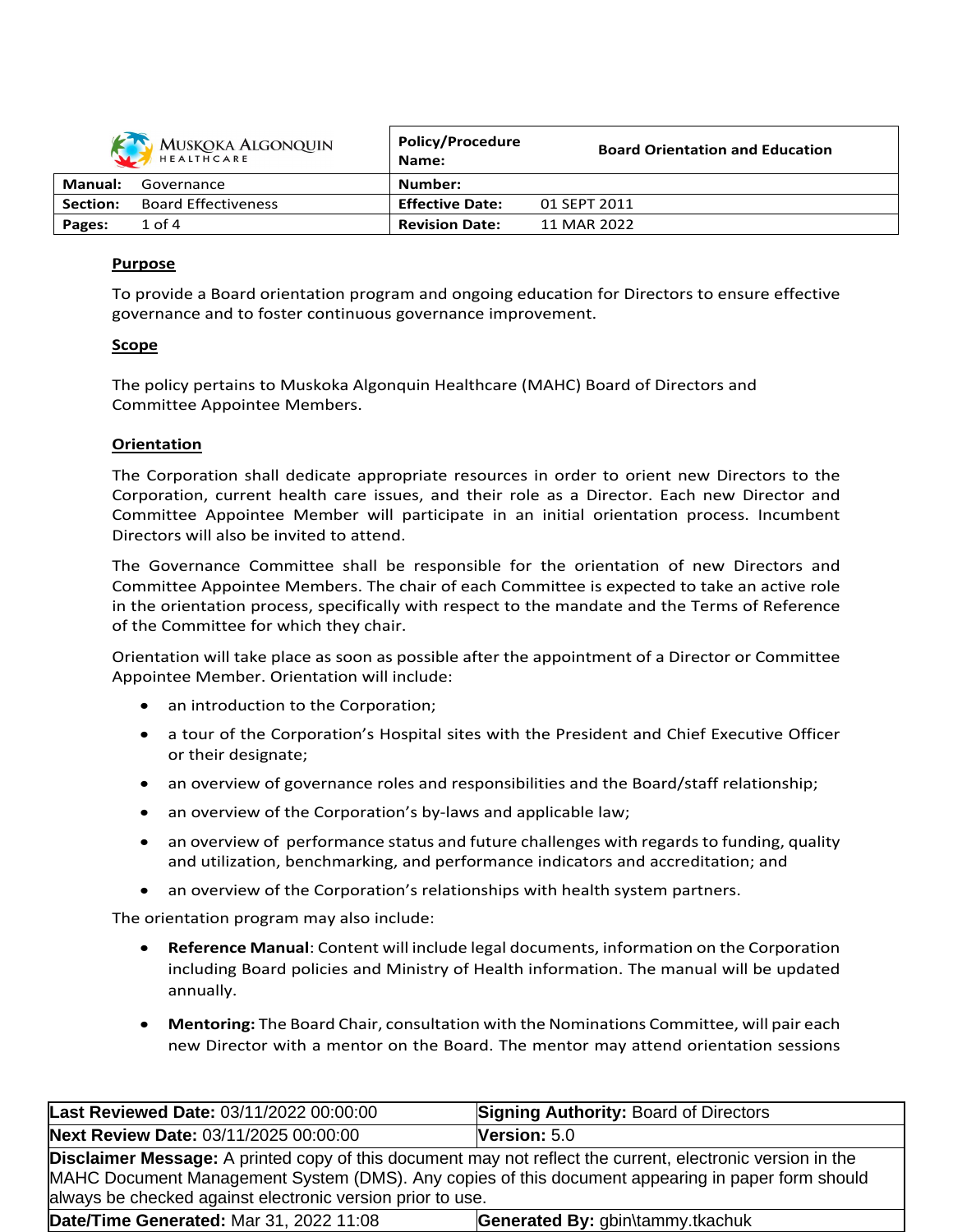|          | MUSKOKA ALGONQUIN          | <b>Policy/Procedure</b><br>Name: | <b>Board Orientation and Education</b> |
|----------|----------------------------|----------------------------------|----------------------------------------|
| Manual:  | Governance                 | Number:                          |                                        |
| Section: | <b>Board Effectiveness</b> | <b>Effective Date:</b>           | 01 SEPT 2011                           |
| Pages:   | $2$ of 4                   | <b>Revision Date:</b>            | 11 MAR 2022                            |

with their mentees, sit with them at Board meetings, ask if the information presented was clear, and answer any questions they may have about the meeting*.*

 **Internal and External Resources:** Additional resources and expertise may be made available to support the orientation program (e.g. the Corporation's staff to present and provide an introduction to issues in their area, external speakers, attendance at Corporation sponsored events, etc.)

Participants will evaluate the orientation program on completion using a standard form (Schedule "**A**").

## **Education**

The Board recognizes that the continuing education of its Directors is an important requirement of effective governance and that it is essential that Directors be fully informed with respect to the background and context of the issues they are called upon to address. A firm commitment to continuing education is the responsibility of each Director and a factor to be considered in the election orre-election of a Director. Elected Directors are expected to attend at least one meeting of each Board Standing Committee during their first term of office.

An ongoing Board education program will be established each year that is consistent with the goals and objectives of the Board for that year. It is expected that each Director will participate in the ongoing education process.

Components of the ongoing education process may include**:**

- **Assessment of Development Needs:** The Governance Committee will annually canvas Directors to identify their development needs. Mechanisms to identify those needs may include: survey of Directors; feedback on previous education sessions; questionnaires; feedback from Directors' self-evaluations; and general discussion.
- **Presentations at Board Meetings:** The Governance Committee, which includes involvement of the President and Chief Executive Officer, will develop an annual program of information/education presentations which may be included as part of the Board's regular meetings or presented at scheduled times as the Board may direct.
- **External Education Sessions and Programs:** Directors are encouraged to participate in educational opportunities offered by the Ontario Hospital Association or other organizations with prior approval of the Board Chair. Reasonable expenses of attending and/or participating in such events will be reimbursed according to established policy.

| Last Reviewed Date: 03/11/2022 00:00:00                                                                                                                                                                                                                                              | <b>Signing Authority: Board of Directors</b> |  |
|--------------------------------------------------------------------------------------------------------------------------------------------------------------------------------------------------------------------------------------------------------------------------------------|----------------------------------------------|--|
| Next Review Date: 03/11/2025 00:00:00                                                                                                                                                                                                                                                | Version: $5.0$                               |  |
| <b>Disclaimer Message:</b> A printed copy of this document may not reflect the current, electronic version in the<br>MAHC Document Management System (DMS). Any copies of this document appearing in paper form should<br>always be checked against electronic version prior to use. |                                              |  |
| Date/Time Generated: Mar 31, 2022 11:08                                                                                                                                                                                                                                              | Generated By: gbin\tammy.tkachuk             |  |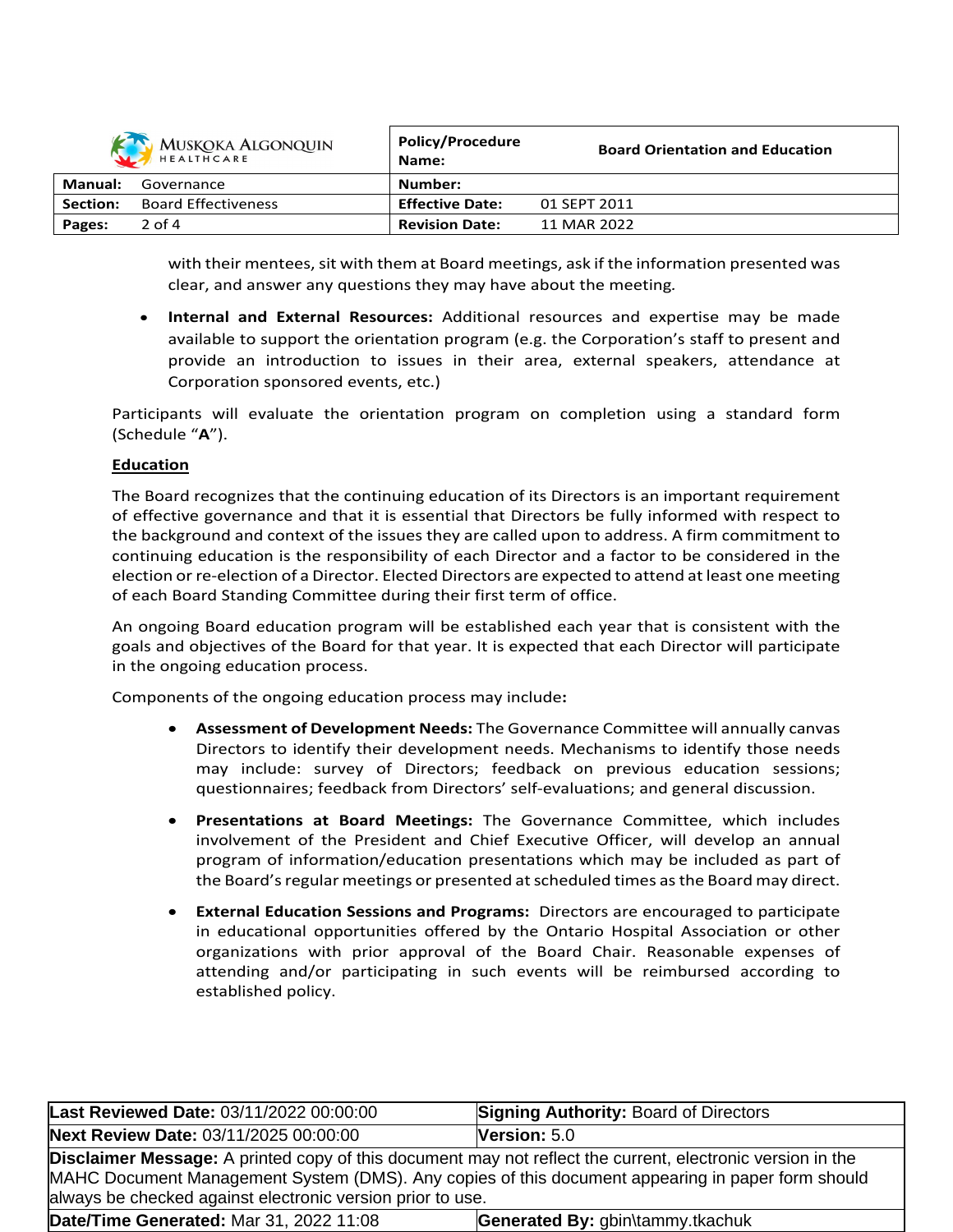|          | MUSKOKA ALGONQUIN          | <b>Policy/Procedure</b><br>Name: | <b>Board Orientation and Education</b> |
|----------|----------------------------|----------------------------------|----------------------------------------|
| Manual:  | Governance                 | Number:                          |                                        |
| Section: | <b>Board Effectiveness</b> | <b>Effective Date:</b>           | 01 SEPT 2011                           |
| Pages:   | $3$ of $4$                 | <b>Revision Date:</b>            | 11 MAR 2022                            |

- **Knowledge Reporting:** Directors are required to report back at the appropriate Board or Committee meeting to share information and best practices learned at external education sessions.
- **Annual Board Retreat:** The annual Board retreat shall be coordinated through the Governance Committee. At each retreat, the Corporation's strategic plan will be reviewed to ensure that progress is being made toward its achievement. Additionally, the retreat should focus on other relevant areas within the Board roles and responsibilities, reflecting the Board's annual work plan. The retreat should be conducted at a reasonable cost, and with clear deliverables.

Monitoring of Director and Committee Appointee Member participation at both internal and external education sessions and programs will be kept through a record of meeting attendance. This record will be provided to the Governance Committee for performance evaluations and to the Nominations Committee to consider when recommending incumbent Directors for reelection*.*

# **Cross References**

Evaluations, Board of Directors Policy

# **Notes**

This material has been prepared solely for the use at Muskoka Algonquin Healthcare. Muskoka Algonquin Healthcare accepts no responsibility for the use of this material by any person or organization not associated with Muskoka Algonquin Healthcare. No part of this document may be reproduced in any form for publication without permission of Muskoka Algonquin Healthcare.

## **Appendices**

Schedule A – Orientation Program Evaluation

| Last Reviewed Date: 03/11/2022 00:00:00                                                                                                                                                                                                                                              | <b>Signing Authority: Board of Directors</b> |  |  |
|--------------------------------------------------------------------------------------------------------------------------------------------------------------------------------------------------------------------------------------------------------------------------------------|----------------------------------------------|--|--|
| Next Review Date: 03/11/2025 00:00:00                                                                                                                                                                                                                                                | Version: 5.0                                 |  |  |
| <b>Disclaimer Message:</b> A printed copy of this document may not reflect the current, electronic version in the<br>MAHC Document Management System (DMS). Any copies of this document appearing in paper form should<br>always be checked against electronic version prior to use. |                                              |  |  |
| Date/Time Generated: Mar 31, 2022 11:08                                                                                                                                                                                                                                              | Generated By: gbin\tammy.tkachuk             |  |  |